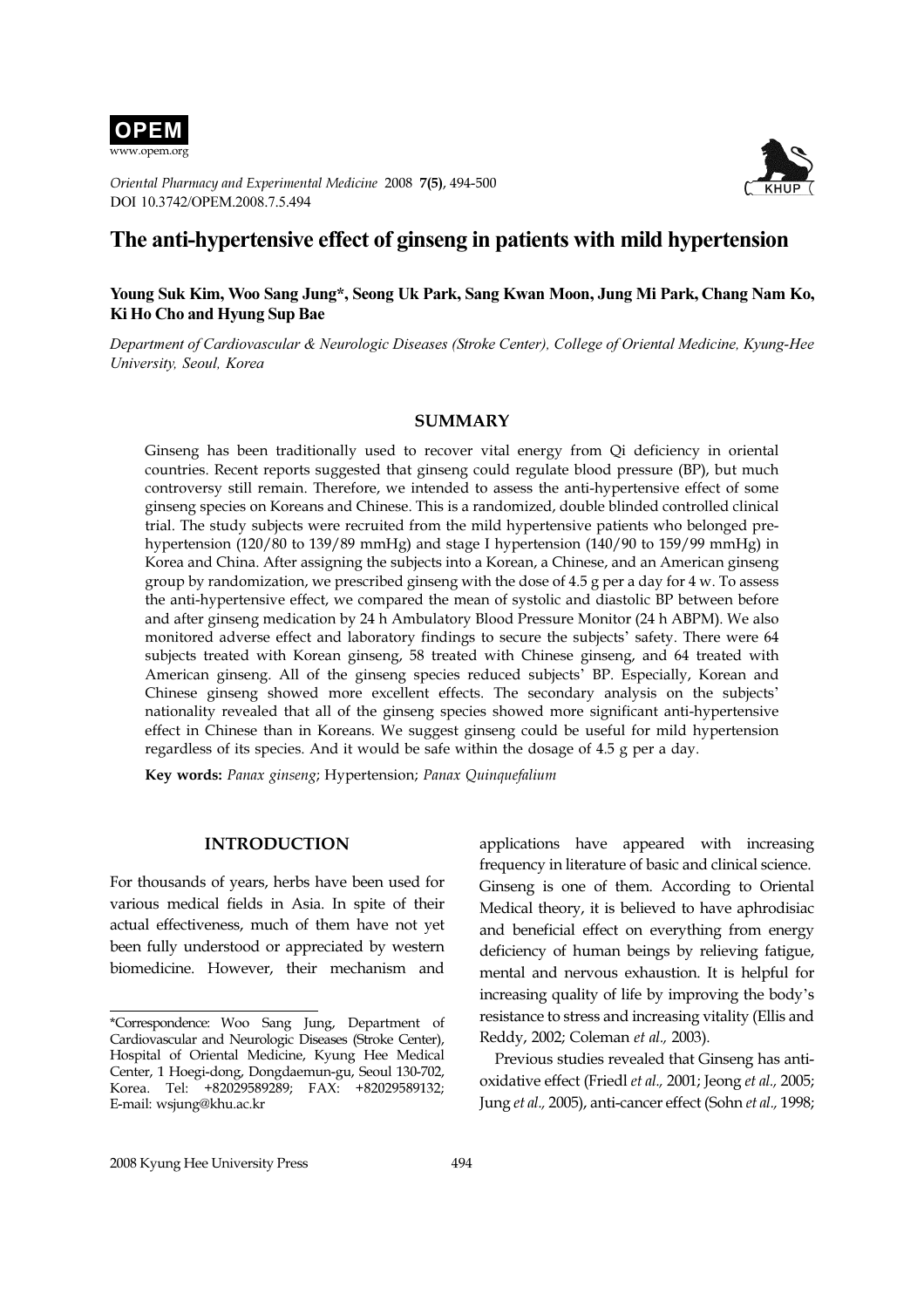Chang et al., 2003; Helms, 2004), anti-stress effect (Rai et al., 2003), and anti-aging effect (Watanabe et al., 1991). It also has various biomedical effects on digestive function (Belogortseva et al., 2000; Jeong, 2002), cognitive function (Wesnes et al., 1997; Kennedy et al., 2004), muscular function (Ferrando et al., 1999), immune system (Yoshizato et al., 1999; Langhansova et al., 2004), endocrine system (Kim et al., 1990; Shin et al., 2002; Lim et al., 2004), reproductive system (Salvati et al., 1996; Hwang et al., 2004), and vascular system (Kuo et al., 1990; Park et al., 1995; Huang et al., 2005).

Recently, the possibility that ginseng could regulate blood pressure has been suggested. In the experimental studies, ginseng decreased blood pressure and pulse rate in hypertensive rats (Jeon et al., 2000), and improved pulmonary hypertension by reducing vascular resistance and elevating cardiac output (Jin et al., 1995). In the clinical studies, ginseng increased forearm blood flow measured by plethysmography (Sung et al., 2000), and relaxed myocardial function by inhibiting intracelluar calcium over load and reducing left ventricular muscle mass (Feng et al., 1997). Furthermore, in a randomized controlled clinical trial with 24 h ambulatory blood pressure monitor, it showed significant anti-hypertensive effect compared to the control (Han et al., 1998).

The most popular species of ginseng are Korean ginseng, Chinese ginseng and American ginseng. Korean ginseng is the raw material of 4 years old Panax ginseng roots grown in Korean and Chinses ginseng is the same materials but grown in China. American Ginseng is the raw material of 4 years old Panax Quinquefalium roots grown in North America. These are now used indiscriminately because little is known about the difference among the species.

Therefore, we intended to assess the clinical antihypertensive effect of ginseng on hypertension, and compare the effect among ginseng species. Additionally, we also investigated the anti-hypertensive effect by Korean and Chinese.

# MATERIALS AND METHODS

#### **Subjects**

The population of this study was based on northeast Asia: Korea and China. We included the patients with mild hypertension in which blood pressure (BP) ranged from 120/80 mmHg to 159/ 99 mmHg. These belong to pre-hypertension and stage I hypertension in the seventh report of the joint national committee on prevention, detection, evaluation, and treatment of high blood pressure express. In Korea, we recruited 123 subjects at the Department of Cardiovascular & Neurologic Diseases (Stroke Center) of Kyung Hee Oriental Medical Hospital, from June 2004 to October 2004, and In China, 96 subjects were recruited at the Emergency Room of Teaching Hospital of The Traditional Chinese Medicine of Chengdu University, from July 2004 to April 2005. Exclusion criteria were severe diabetes mellitus, renal failure, pregnancy, secondary or malignant hypertension, and cardiovascular disease within 3 months.

#### **Materials**

Ginseng materials were supplied by the Korean National Agricultural Cooperative Federation (NACF). To guarantee the safety, we investigated the remaining agricultural chemicals from the materials (Table 1). And then we capsulated the materials (375 mg per one capsule) after reducing to powder.

#### Procedures

We included the eligible subjects after assessing general characteristics and their BP by the 24 h ambulatory blood pressure monitor (24 h ABPM). And then we prescribed ginseng 4.5 g (12 capsules) a day for 4 w after assigning the subjects into a Korean, a Chinese, and an American ginseng group by randomization stratified by sex, age, and the mean BP obtained from 24 h monitoring.

To assess the anti-hypertensive effect of ginseng, we rechecked the subjects' BP by the 24 h ABPM,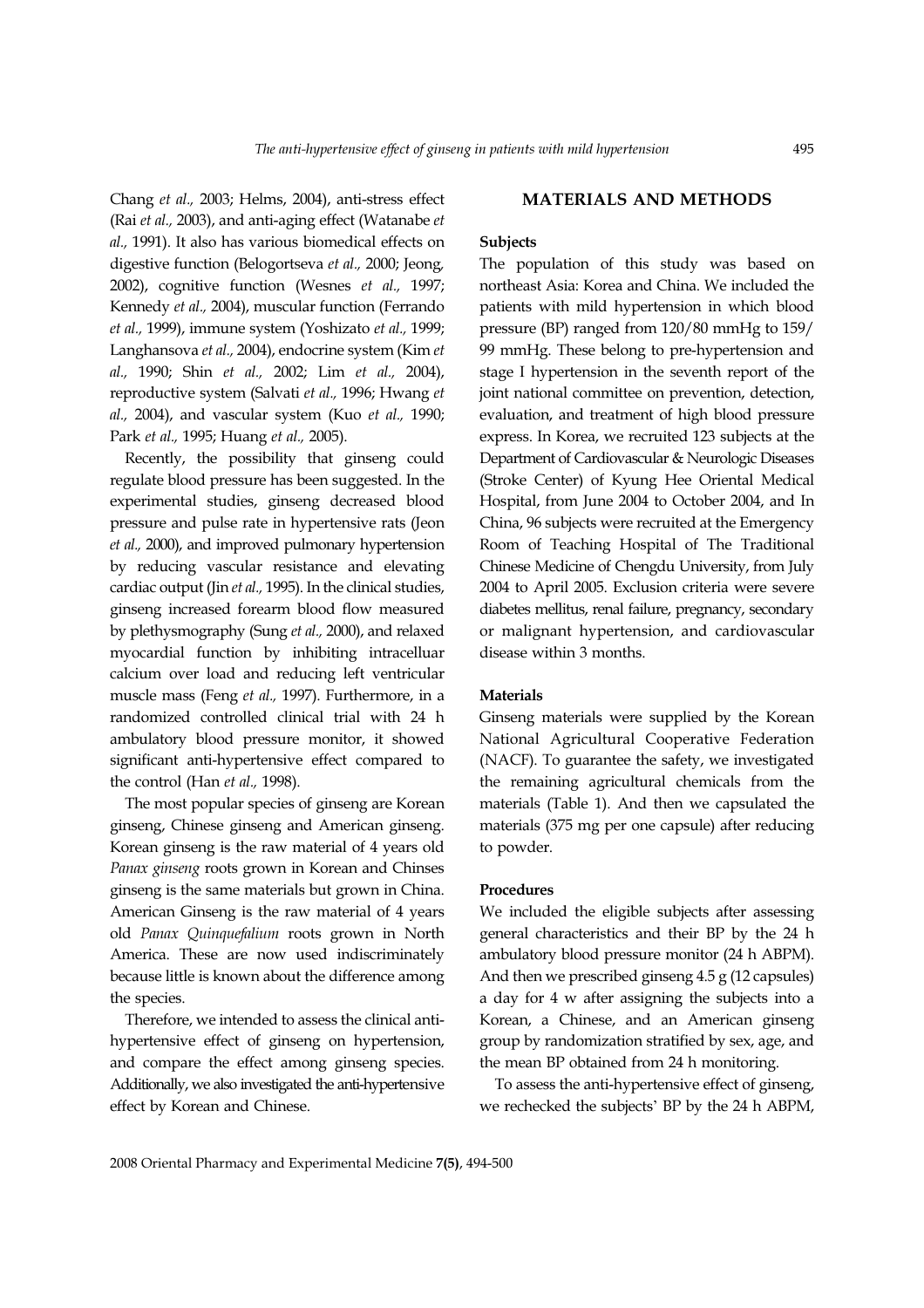| Agricultural chemicals name | Permitted limit (ppm) |       | Chinese ginseng American ginseng | Korean ginseng               |
|-----------------------------|-----------------------|-------|----------------------------------|------------------------------|
| <b>BHC</b>                  | 0.2                   | 0.007 | ND                               | ND                           |
| <b>DDT</b>                  | 0.1                   | ND    | ND                               | ND                           |
| Aldrin/Diedrin              | 0.01                  | ND    | ND                               | ND                           |
| Endrin                      | 0.01                  | ND    | ND                               | ND                           |
| Quintozene                  | 1.0                   | 0.009 | 0.590                            | 0.107                        |
| Endosulfan                  | 0.2                   | ND    | ND                               | 0.099                        |
| Captan                      | 2.0                   | ND    | ND                               | ND                           |
| Parathion                   | 0.1                   | ND    | ND                               | ND                           |
| Diazinon                    | 0.1                   | ND    | ND                               | ND                           |
| Metalaxyl                   | 1.0                   |       |                                  | $\qquad \qquad \blacksquare$ |
| Carbendazim                 | 0.5                   |       |                                  |                              |
| Deltamethrin                | 0.02                  | ND    | ND                               | ND                           |
| Diethofencarb               | 0.5                   | ND    | ND                               | ND                           |
| Cypermethrin                | 0.1                   | ND    | ND                               | <b>ND</b>                    |
| Azoxystrobin                | 0.5                   | ND    | ND                               | ND                           |
| TolyFluanid                 | 0.3                   | ND    | ND                               | ND                           |
| Tolclofosmethyl             | $1.0\,$               | 0.012 | ND                               | 0.088                        |
| Difenoconazole              | 0.2                   | ND    | ND                               | ND                           |
| Procymidone                 | 0.4                   | ND    | ND                               | 0.400                        |

Table 1. Remaining agricultural chemicals from Korean, Chinese, Red, and American ginseng used in this study

Limits are based upon standard of dry ginseng; BHC: Benzene hexachloride; DDT: Dichloro-diphenyltrichloroethane; ND: No detected.

|  | Table 2. Baseline assessment according to ginseng species |  |  |
|--|-----------------------------------------------------------|--|--|
|  |                                                           |  |  |

|                    | Korean ginseng ( $n = 64$ ) | Chinese ginseng ( $n = 58$ ) | American ginseng ( $n = 64$ ) |
|--------------------|-----------------------------|------------------------------|-------------------------------|
| Age, yr            | $54.8 \pm 9.9$              | $55.0 \pm 9.7$               | $54.9 \pm 10.4$               |
| Sex (M/F)          | 34 / 30                     | 29 / 29                      | 36 / 28                       |
| Medical history    |                             |                              |                               |
| BP medication      | 19                          | 22                           | 23                            |
| <b>Diabetes</b>    |                             |                              | 2                             |
| Hyperlipidemia     | 6                           |                              | 5                             |
| Systolic BP, mmHg  | $137.3 \pm 10.2$            | $136.8 \pm 9.3$              | $136.5 \pm 11.5$              |
| Diastolic BP, mmHg | $86.7 \pm 7.3$              | $85.9 \pm 6.5$               | $86.6 \pm 6.5$                |
| VAS on headache    | $14.5 \pm 26.9$             | $9.0 \pm 21.3$               | $15.2 \pm 26.1$               |

There is no significant difference by one-way ANOVA test for continuous variables and Chi-square test for categorical variables.

and also investigated the effect of ginseng on the symptoms related with hypertension such as headache after 4 w of medication. We also monitored adverse effect and laboratory findings to secure the subjects' safety.

Oriental Medical Hospital approved this protocol on 17 May, 2004 (KOMC IRB 2004-01).

# RESULTS

Informed consensus was given to all the subjects after a full explanation of the study, and the Institutional Review Board (IRB) of Kyung Hee There were 64 subjects who had been treated with Korean ginseng, 58 treated with Chinese ginseng, and 64 treated with American ginseng. The baseline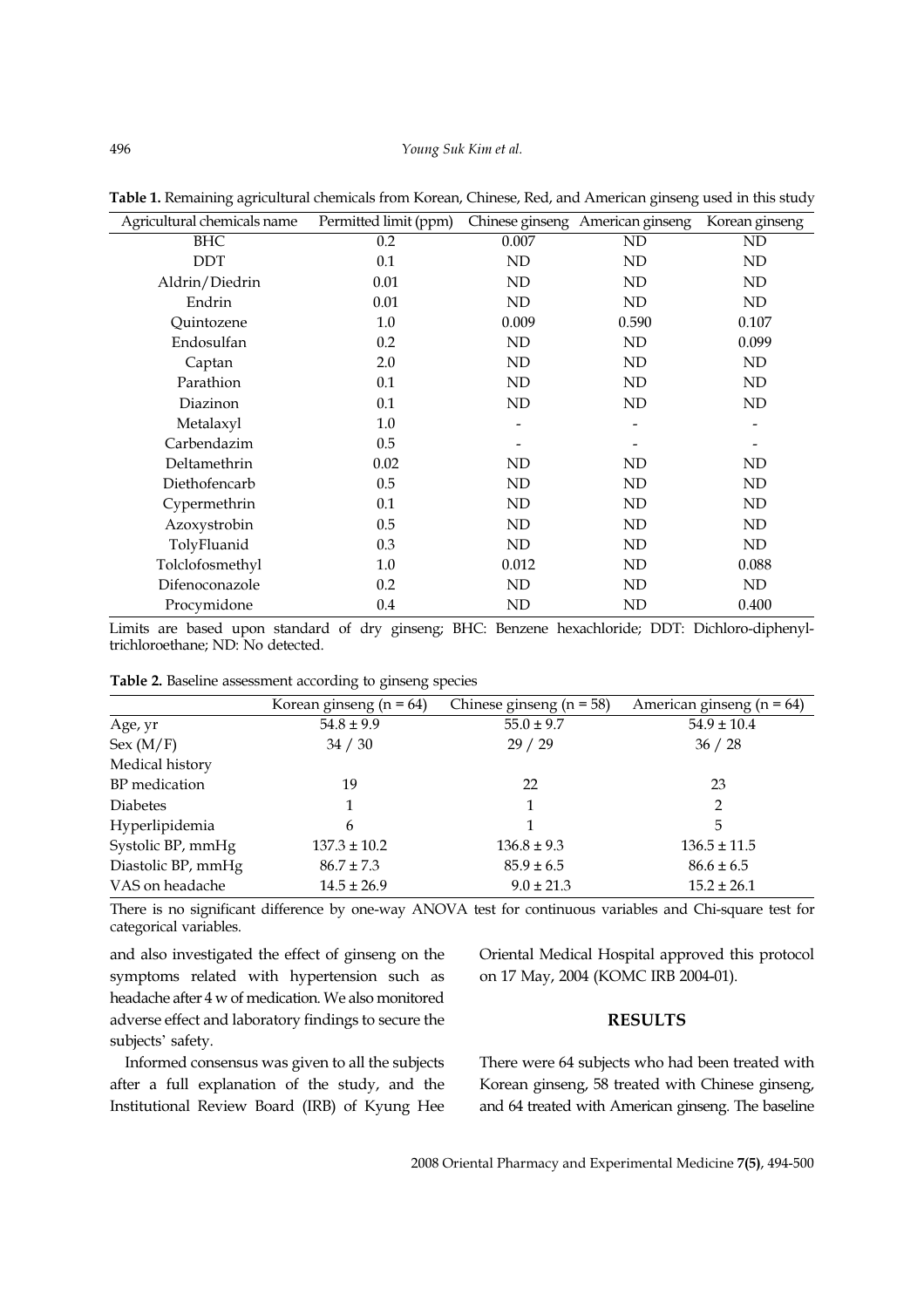|                    | Korean ginseng ( $n = 64$ )  |                               | Chinese ginseng ( $n = 58$ ) American ginseng ( $n = 64$ ) |
|--------------------|------------------------------|-------------------------------|------------------------------------------------------------|
| Systolic BP, mmHg  |                              |                               |                                                            |
| <b>Baseline</b>    | $137.3 \pm 10.2$             | $136.8 \pm 9.3$               | $136.5 \pm 11.5$                                           |
| after 4 w          | $132.3 \pm 15.6$             | $132.9 \pm 14.4$ <sup>*</sup> | $134.4 \pm 14.1$                                           |
| Variance           | $-5.0 \pm 16.1$              | $-3.9 \pm 14.8$               | $-2.1 \pm 12.5$                                            |
| Diastolic BP, mmHg |                              |                               |                                                            |
| <b>Baseline</b>    | $86.7 \pm 7.3$               | $85.9 \pm 6.5$                | $86.6 \pm 6.5$                                             |
| after 4 w          | $80.6 \pm 10.8$ <sup>†</sup> | $80.8 \pm 9.2^{\dagger}$      | $82.8 \pm 10.1^{\dagger}$                                  |
| Variance           | $-6.1 \pm 11.2$              | $-5.1 \pm 9.5$                | $-3.8 \pm 8.6$                                             |
| VAS on headache    |                              |                               |                                                            |
| <b>Baseline</b>    | $14.5 \pm 26.9$              | $9.0 \pm 21.3$                | $15.2 \pm 26.1$                                            |
| after 4 w          | $8.4 \pm 19.8$ <sup>*</sup>  | $5.3 \pm 15.4$                | $8.3 \pm 19.3^{\dagger}$                                   |
| Variance           | $-6.0 \pm 19.8$              | $-3.6 \pm 21.2$               | $-6.9 \pm 18.2$                                            |

Table 3. Comparison of anti-hypertensive effect and the improvement on VAS by ginseng species

There was no significant difference among the groups by one-way ANOVA test. \* $\dot{\tau}$ :  $P < 0.05$ ,  $P < 0.01$  by paired t-test vs. baseline.

| Table 4. Comparison of anti-hypertensive effect and the improvement on VAS between Koreans and Chineses in |  |
|------------------------------------------------------------------------------------------------------------|--|
| Korean ginseng-treated group                                                                               |  |

|                    | Koreans ( $n = 30$ ) | Chinese ( $n = 34$ )         | Sig.  |
|--------------------|----------------------|------------------------------|-------|
| Systolic BP, mmHg  |                      |                              |       |
| baseline           | $133.4 \pm 9.0$      | $140.8 \pm 10.2$             | 0.003 |
| after 4 w          | $131.1 \pm 12.2$     | $133.4 \pm 18.2^{\dagger}$   | N.S.  |
| variance           | $-2.3 \pm 11.1$      | $-7.3 \pm 19.4$              | N.S.  |
| Diastolic BP, mmHg |                      |                              |       |
| baseline           | $85.2 \pm 8.2$       | $89.0 \pm 6.2$               | N.S.  |
| after 4 w          | $83.2 \pm 9.3$       | $78.3 \pm 11.7$ <sup>†</sup> | N.S.  |
| variance           | $-2.0 \pm 9.4$       | $-9.7 \pm 11.6$              | 0.005 |
| VAS on headache    |                      |                              |       |
| baseline           | $22.3 \pm 32.3$      | $7.5 \pm 18.8$               | N.S.  |
| after 4 w          | $15.0 \pm 26.0$      | $2.7 \pm 9.0$                | 0.018 |
| improvement        | $-7.3 \pm 24.9$      | $-4.9 \pm 14.2$              | N.S.  |

": Statistical significance was calculated by independent *t*-test;  $\dagger$ :  $P$  < 0.05 by paired *t*-test vs. baseline.

assessment did not differ among the groups (Table 2). In the within-group analysis, Korean and Chinese ginseng reduced systolic and diastolic BP, and American ginseng showed anti-hypertensive effect on diastolic BP and reduced headache symptom. However, there was no statistical significance in the between-group analysis (Table 3).

On the analysis of the subjects' response between Koreans and Chinese according to ginseng species, it was revealed that Korean ginseng had no significant beneficial effect on Koreans, but it lowered systolic and diastolic BP in Chinese subjects. Especially, in diastolic BP, there existed significant difference between the Koreans and Chinese (Table 4). Chinese ginseng had little effect on Koreans, but it lowered diastolic BP and headache symptom in Chinese. There was a significant difference in anti-hypertensive effect on diastolic BP between Koreans and Chinese (Table 5). American ginseng showed a similar effect with Chinese ginseng. It reduced diastolic BP significantly more in Chinese than in Korea (Table 6). In safety assessment,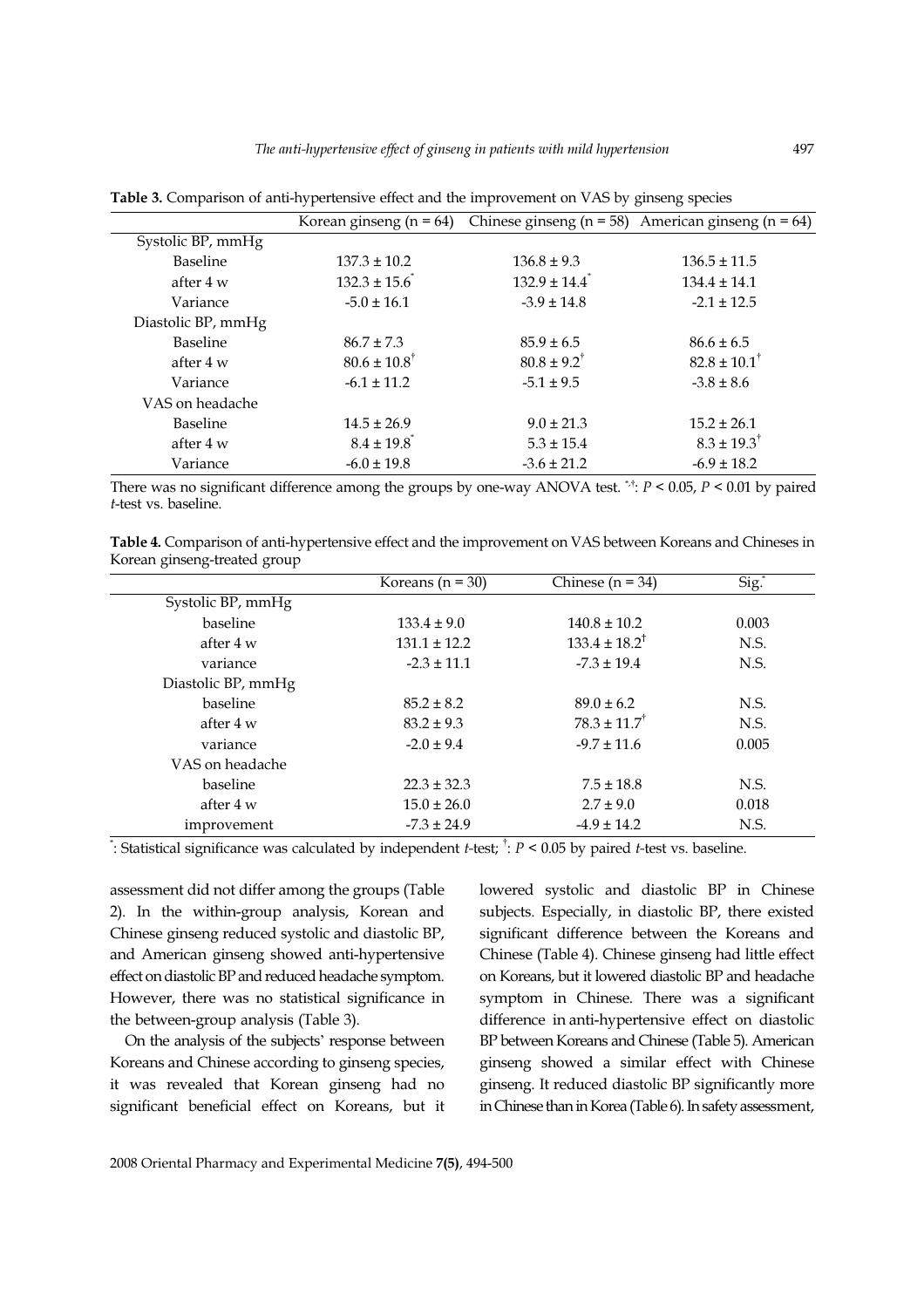|                    | Koreans $(n = 28)$ | Chinese $(n = 30)$       | Sig.         |
|--------------------|--------------------|--------------------------|--------------|
| Systolic BP, mmHg  |                    |                          |              |
| baseline           | $132.5 \pm 9.8$    | $140.8 \pm 8.5$          | ${}_{0.001}$ |
| after 4 w          | $130.6 \pm 9.3$    | $135.1 \pm 17.9$         | N.S.         |
| variance           | $-1.9 \pm 9.2$     | $-5.8 \pm 18.6$          | N.S.         |
| Diastolic BP, mmHg |                    |                          |              |
| baseline           | $84.6 \pm 7.6$     | $87.2 \pm 5.1$           | N.S.         |
| after 4 w          | $83.8 \pm 7.9$     | $78.0 \pm 9.7^{\dagger}$ | 0.017        |
| variance           | $-0.9 \pm 7.5$     | $-9.1 \pm 9.6$           | 0.001        |
| VAS on headache    |                    |                          |              |
| baseline           | $17.9 \pm 28.1$    | $0.7 \pm 3.7$            | 0.003        |
| after 4 w          | $11.1 \pm 20.8$    | $0.0 \pm 0.0^{\dagger}$  | 0.009        |
| improvement        | $-6.8 \pm 30.2$    | $-0.6 \pm 3.7$           | N.S.         |

Table 5. Comparison of anti-hypertensive effect and the improvement on VAS between Koreans and Chinese in Chinese ginseng-treated group

": Statistical significance was calculated by independent *t*-test;  $\dagger$ :  $P$  < 0.05 by paired t-test vs. baseline.

Table 6. Comparison of anti-hypertensive effect and the improvement on VAS between Koreans and Chinese in American ginseng-treated group

|                    | Koreans ( $n = 32$ ) | Chinese ( $n = 32$ )         | Sig.  |
|--------------------|----------------------|------------------------------|-------|
| Systolic BP, mmHg  |                      |                              |       |
| baseline           | $134.5 \pm 11.8$     | $138.5 \pm 11.1$             | N.S.  |
| after 4 w          | $134.5 \pm 12.7$     | $134.3 \pm 15.6$             | N.S.  |
| variance           | $0.0 \pm 10.0$       | $-4.2 \pm 14.4$              | N.S.  |
| Diastolic BP, mmHg |                      |                              |       |
| baseline           | $86.7 \pm 7.4$       | $86.6 \pm 5.7$               | N.S.  |
| after 4 w          | $85.7 \pm 8.6$       | $80.0 \pm 10.7$ <sup>†</sup> | 0.022 |
| variance           | $-1.0 \pm 5.6$       | $-6.6 \pm 10.2$              | 0.010 |
| VAS on headache    |                      |                              |       |
| baseline           | $22.8 \pm 30.0$      | $7.5 \pm 19.2$               | 0.018 |
| after 4 w          | $15.6 \pm 24.9$      | $0.9 \pm 5.3$                | 0.003 |
| improvement        | $-7.2 \pm 19.0$      | $-6.6 \pm 17.7$              | N.S.  |

": Statistical significance was calculated by independent *t*-test;  $\dagger$ :  $P$  < 0.05 by paired *t*-test vs. baseline.

there was no adverse effect and abnormal laboratory findings.

#### DISCUSSION

In this study, ginseng reduced subjects' BP. These results might be explained by the facts that it could reduce vascular resistance (Jin et al., 1995), and dilate lumen of vessels by inducing nitric oxide production in endothelial cell (Jeon et al., 2000) and inhibiting intracellular calcium over-load on erythrocytes membrane (Feng et al., 1997). Especially, Korean and Chinese ginseng showed more excellent effects. They reduced both of systolic and diastolic BP significantly, while American ginseng reduced only diastolic BP. These results could suggest that Panax ginseng is more useful for hypertenstion than Panax Quinquefalium. However, it is not strong enough to confirm this suggestion, because there was no statistical significance in the between-subjects analysis by ANOVA.

The secondary analysis on the subjects' nationality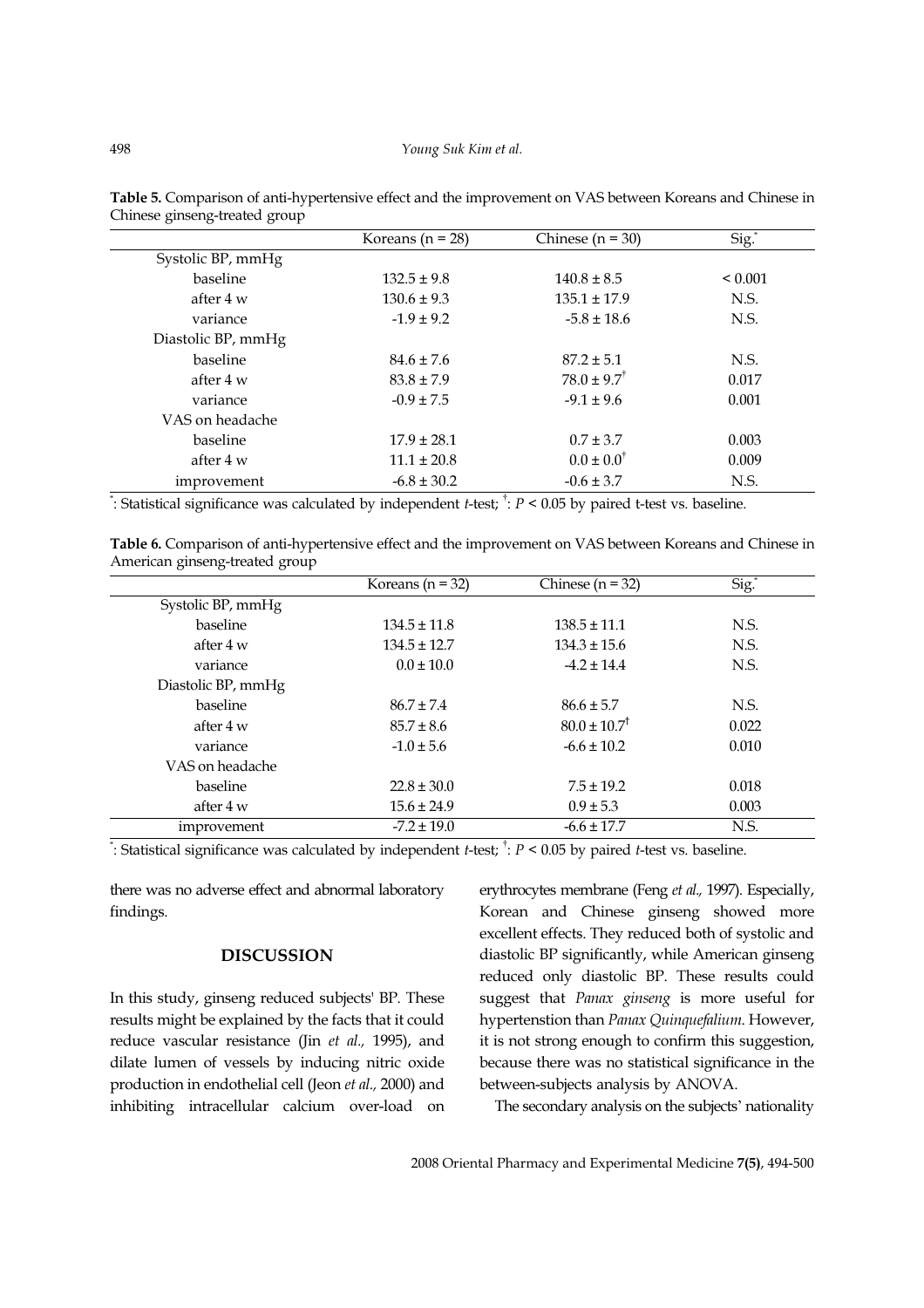revealed that all of the ginseng species showed more significant anti-hypertensive effect in Chinese than in Koreans. From these results, we could think that the physicians in China seemed to help the patients to have more desirable life-style for controlling high BP, although all of the involved physicians in both of the nations were trained to adhere to the same protocol. It might be due to the fact that the Chinese physicians had to labor the point, because most of Chinese people were not used to clinical research. Furthermore, the Chinese physicians hardly managed to collect the volunteers because it is illegal to collect people by advertisement in China. We could also think that there still exists a possibility that the different genetic type made the different efficacy of ginseng between Korean and Chinese. However, the previous reports, in which ginseng had the same efficacy on BP, pulse rate, and body temperature in Korean and Chinese (Seo et al., 2003, 2004), doesn't support this possibility.

In conclusion, we suggest Panax ginseng is useful for high BP, and all of the ginseng species, used in this study, are safe with the dosage of 4.5 g per a day.

## ACKNOWLEDGMENTS

This research was supported by Korean National Agricultural Cooperative Federation in 2004.

#### REFERENCES

- Belogortseva NI, Yoon JY, Kim KH. (2000) Inhibition of Helicobacter pylori hemagglutination by polysaccharide fractions from roots of Panax ginseng. Planta Med. 66, 217-220.
- Chang YS, Seo EK, Gyllenhaal C, Block KI. (2003) Panax ginseng: a role in cancer therapy? Integr. Cancer Ther. 2, 13-33.
- Coleman CI, Hebert JH, Reddy P. (2003) The effects of Panax ginseng on quality of life. J. Clin. Pharm. Ther. 28, 5-15.

Ellis JM, Reddy P. (2002) Effects of Panax ginseng on

quality of life. Ann Pharmacother. 36, 375-379.

- Feng PF, Qin NP, Qiao Q. (1997) Clinical and experimental study of improving left ventricular diastolic function by total saponins of panax notoginseng. Zhongguo Zhong Xi Yi Jie He Za Zhi 17, 714-717.
- Ferrando A, Vila L, Voces JA, Cabral, AC Alvarez AI, Prieto JG. (1999) Effects of a standardized Panax ginseng extract on the skeletal muscle of the rat: a comparative study in animals at rest and under exercise. Planta Med. 65, 239-244.
- Friedl R, Moeslinger T, Kopp B, Spieckermann PG. (2001) Stimulation of nitric oxide synthesis by the aqueous extract of Panax ginseng root in RAW 264.7 cells. Br. J. Pharmacol. 134, 1663-1670.
- Han KH, Choe SC, Kim HS, Sohn DW, Nam KY, Oh BH, Lee MM, Park YB, Choi YS, Seo JD, Lee YW. (1998) Effect of red ginseng on blood pressure in patients with essential hypertension and white coat hypertension. Am. J. Chin. Med. 26,199-209.
- Helms S. (2004) Cancer prevention and therapeutics: Panax ginseng. Altern. Med. Rev. 9, 259-274.
- Huang YC, Chen CT, Chen SC, Lai PH, Liang HC, Chang Y, Yu LC, Sung HW. (2005) A natural compound (ginsenoside Re) isolated from Panax ginseng as a novel angiogenic agent for tissue regeneration. Pharm. Res. 22, 636-646.
- Hwang SY, Kim WJ, Wee JJ, Choi JS, Kim SK. (2004) Panax ginsengimproves survival and sperm quality in guinea pigs exposed to 2,3,7,8-tetrachlorodibenzo p-dioxin. BJU Int. 94, 663-668.
- Jeon BH, Kim CS, Park KS, Lee JW, Park JB, Kim KJ, Kim SH, Chang SJ, Nam KY. (2000) Effect of Korea red ginseng on the blood pressure in conscious hypertensive rats. Gen. Pharmacol. 35, 135-141.
- Jeong CS. (2002) Effect of butanol fraction of Panax ginseng head on gastric lesion and ulcer. Arch. Pharm. Res. 25, 61-66.
- Jeong GT, Park DH, Ryu HW, Hwang B, Woo JC, Kim D, Kim SW. (2005) Production of antioxidant compounds by culture of Panax ginseng C.A. Meyer hairy roots: I. Enhanced production of secondary metabolite in hairy root cultures by elicitation. Appl. Biochem. Biotechnol. 121-124, 1147-1157.
- Jin XQ, Duan SF, Niu RJ. (1995) Effect of shen mai injection and its combinations on blood gas and hemodynamics of rats exposed to chronic hypoxia. Zhongguo Zhong Xi Yi Jie He Za Zhi 15, 162-164.

2008 Oriental Pharmacy and Experimental Medicine 7(5), 494-500